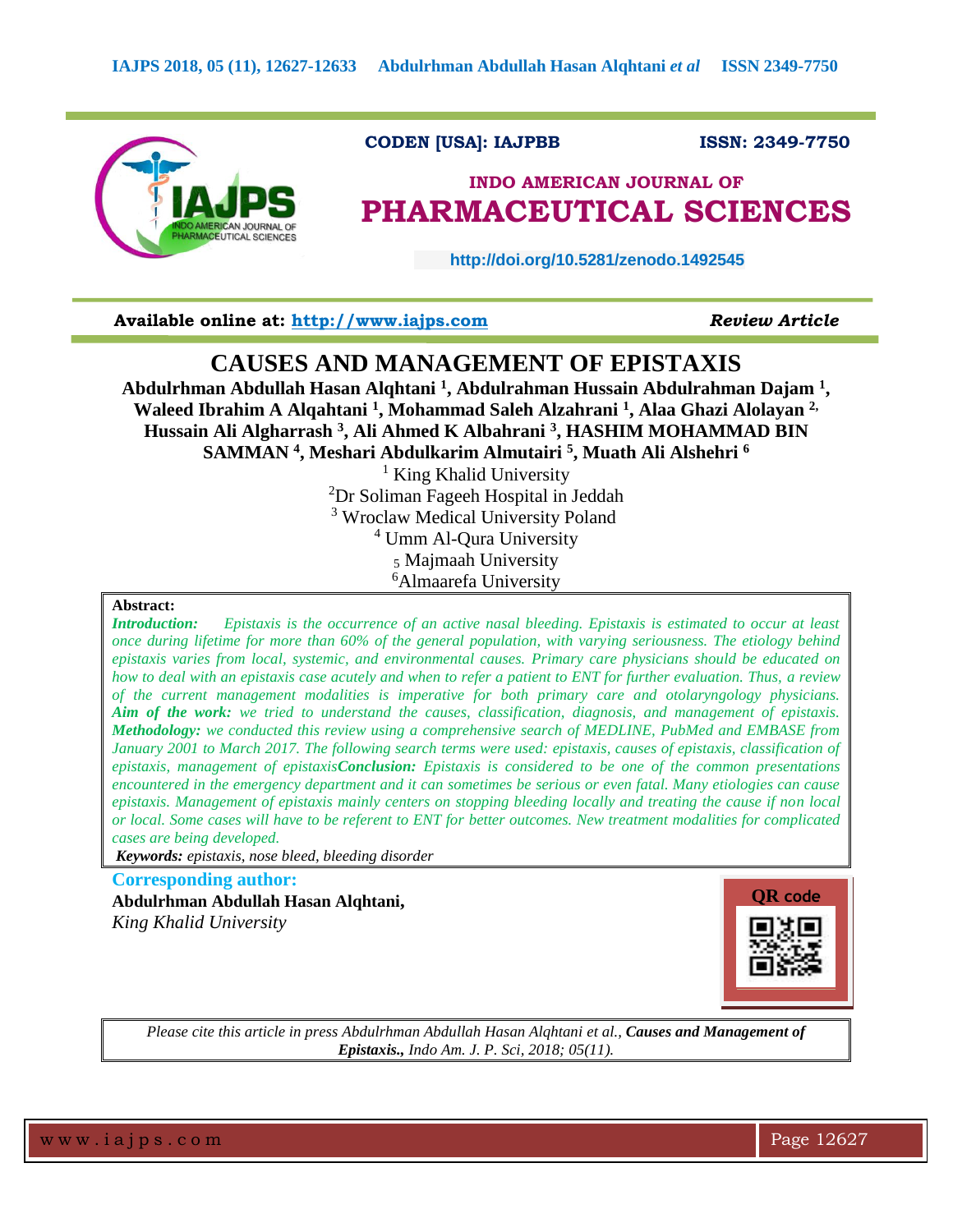#### **INTRODUCTION:**

The definition of epistaxis is the occurrence of an active nasal bleeding. Epistaxis is estimated to occur at least once during lifetime for more than 60% of the general population, with varying seriousness. However, less than 6% of these patients will need to seek medical attention and undergo evaluation and treatment. Other causes are usually self-limited. Epistaxis can result from mechanical or traumatic injuries, where in these cases; it can last for a relatively long time, become uncontrolled. These cases will definitely require medical help to stop the bleeding and prevent significant blood loss [1].

Several etiologies can lead to the development of epistaxis. These include athletics, assault, and trauma during intubation, surgeries for tumors, orthognathic surgery, dyscrasias, drugs, arteriovenous malformations, and foreign bodies. In cases with long bleeding, the most important step is to decrease the amounts of lost blood to reduce risks of complications and mortality [2].

Conservative measures are able to sufficiently control bleeding in most epistaxis cases. These are called uncomplicated epistaxis episode. These conservative measures include the use of electrocautery, vasoconstrictive agents, and packing [3].

On the other hand, when conservative measures fail to control the hemorrhage, more invasive interventions are required, and the case is refereed to as an intractable epistaxis episode. Posterior packing, endoscopic surgery, interventional radiology and embolization, and vessel ligation are examples for invasive measures to control refractory bleeding and intractable epistaxis [3].

#### **METHODOLOGY**

#### • **Data Sources and Search terms**

We conducted this review using a comprehensive search of MEDLINE, PubMed and EMBASE, from January 2001 to March 2017. The following search terms were used: epistaxis, causes of epistaxis, classification of epistaxis, management of epistaxis

## • **Data Extraction**

Two reviewers have independently reviewed the studies, abstracted data and disagreements were resolved by consensus. Studies were evaluated for quality and a review protocol was followed throughout.

#### **Anatomy**

Generally, epistaxis does more commonly originate from the anterior blood supply of the nose than the posterior supply. Actually, less than 10% of epistaxis

cases originate from the posterior blood supply system [7]. The other 90% cases, which originate from the anterior supply system, occur more commonly in what is known Little' area. Little's area is the place of the Kiesselbach plexus, which is made from the septal branch of the anterior ethmoid artery, the nasal branch of the anterior ethmoid artery, and the septal branch of the superior labial artery [4].

Epistaxis cases which originate from the posterior blood supply system are generally more challenging to assess and manage, as the access route to the posterior nares is difficult and harder than the anterior nares. The posterior blood supply system consists of the steriolateral branches of the sphenopalatine artery. Some cases of posterior nose epistaxis are a result of cancers, aneurysms of the internal carotid artery, or severe trauma [4].

## **Causes**

As we previously mentioned, there are numerous causes for epistaxis. For simplicity, these causes can be categorized into idiopathic (in most cases), systemic, local, drugs, or environmental. Up to 14% of adults will experience at least one attack of epistaxis throughout their adulthood. To help determine the cause, a thorough medical history should be obtained along with a complete physical examination. A properly taken history will significantly help determine the etiology and plan the management [5].

## **Local**

Causes of epistaxis that are classified as 'local' include tumors, trauma, and abnormalities in the nasal septum, inflammations, and iatrogenic causes. Generally, trauma is more common in young children. However, it is crucial to rule out serious causes like tumors and malignancies. Therefore, a thorough examination is important to notice red flags (in case of their presence), which include: pain in the face, headaches, swelling of the face, deformities of the face, the unilateral blockage of the nose, deep otalgia, Asian origins, and loose teeth [6].

## **Systemic**

On the other hand, the cause of epistaxis could be systemic rather than local, and these include high blood pressure, alcohol abuse, extremities of age, and bleeding diathesis. Generally, epistaxis can occur in all ages. However, it is predominant in two specific age groups, those who are very young or those who are very old. When a young adult or an adolescent develop epistaxis, this should raise concerns for the presence of some underlying pathology like nasopharyngeal angiofibroma, or the presence of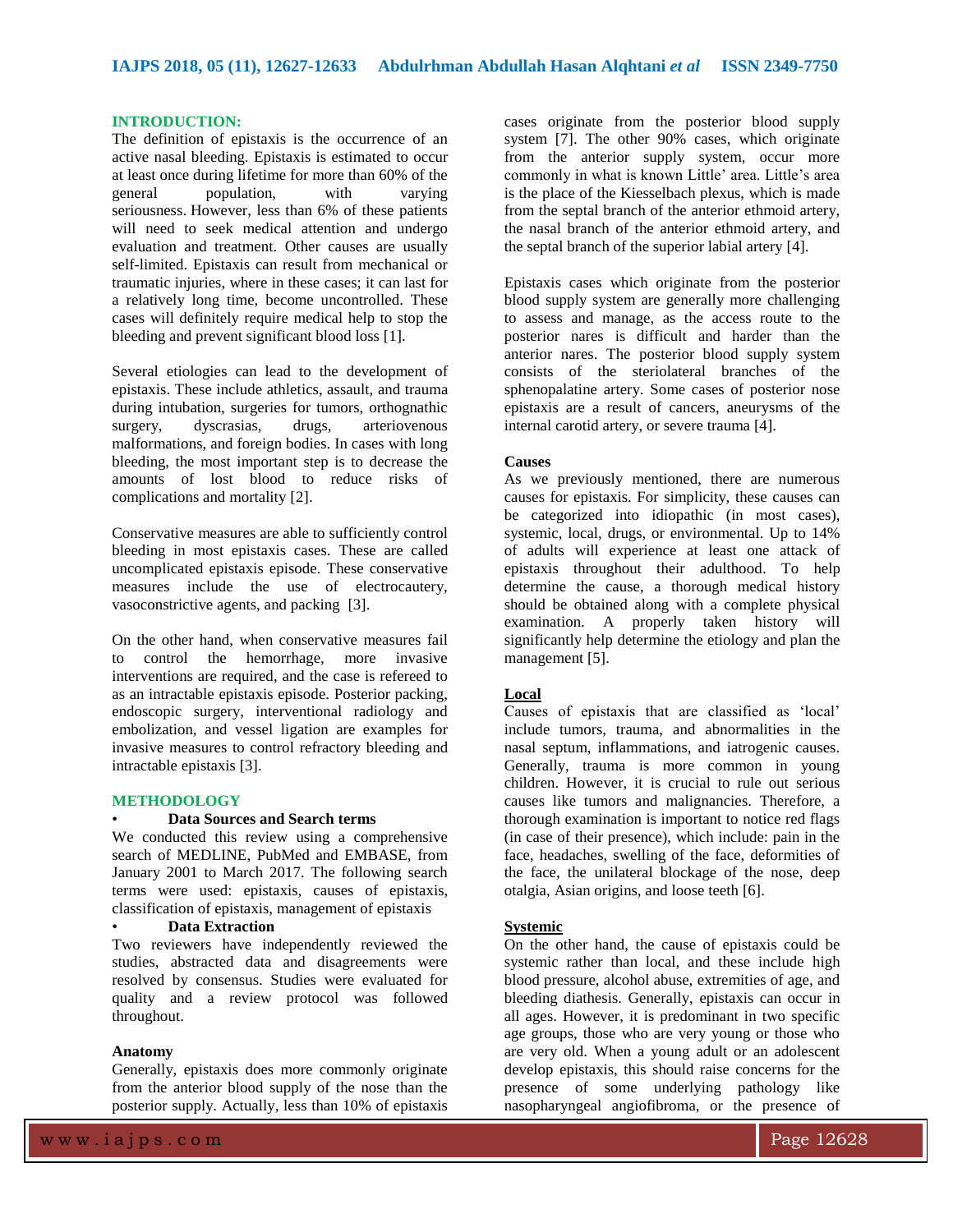substance abuse lie cocaine abuse. Juvenile nasopharyngeal angiofibroma is known to be a benign neoplasia that have the liability to extensively bleed. The presence of bleeding along with headaches, obstruction of the nose, anosmia, or rhinorrhea are highly suggestive of Juvenile nasopharyngeal angiofibroma and require further evaluation [7].

Other systemic causes that can present with refractory intractable epistaxis include an underlying hemorrhagic telangiectasia, which is a hereditary disease. Von Willebrand's disease, along with other bleeding disorders and coagulopathies can also lead to the development of recurrent epistaxis episodes. Whenever there is a suspicion of any bleeding diathesis, further assessments and investigations must be performed [8].

The relationship between high blood pressure and epistaxis attacks are not well-understood with many misconceptions about it. High blood pressure can only rarely directly cause epistaxis, and in these cases, one hypothesis is that epistaxis could be a result of vasculopathy. Other hypotheses link high blood pressure to anxiety, which will lead to epistaxis, but no solid evidence, is present to support this [7].

Some other factors have been found to increase the risk of developing epistaxis, and these include alcohol abuse and other substance abuse. In fact, a published study has found that individuals who present to the emergency department with epistaxis have a high probability of having consumed alcohol within the last day prior to developing epistaxis. This is hypothesized to be a result of dysfunction of platelets caused by alcohol [9].

#### **Environmental**

Epistaxis cases have been found to be more in winter months, especially when the weather is dry. Alterations in humidity and temperature have also been found to be associated with higher risk of epistaxis. Circadian rhythm has also been suggested to correlate with epistaxis risk, with more risk pf epistaxis in the morning or in the late afternoon [7].

### **Medications**

Several pharmacological agents are used to impact clotting, including clopidogrel, warfarin, and oral inhibitors of factor X. Therefore, history of any drug intake should be known when a patient presents with epistaxis. Moreover, some alternative medicine materials have been found to interact with the body and lead to bleeding [9].

Previously, many thought that NSAIDs, including aspirin, were associated with high risk of epistaxis. However, current evidence suggests that no significant correlation is present between NSAIDs use and developing epistaxis. Studies on aspirin have been controversial and led to non-conclusive results. More studies on this issue are needed to reach a solid conclusion regarding aspirin use and risk of epistaxis [9].

### **Classification**

Epistaxis can be categorized according to the anatomical location into posterior epistaxis and anterior epistaxis. It is estimated that anterior epistaxis cases consist more than 90% of epistaxis cases. These occur on the anterior septum on the nose, which receives its blood supply from the Kiesselbach's plexus. The Kiesselbach's plexus is known to be the anastomotic network of vessels that is present in the anterior cartilaginous part of the nasal septum. It receives supply from the external carotid artery and the internal carotid artery [7].

On the other hand, less than ten percent of epistaxis episodes originate from the posterior blood supply system of the nose. These epistaxis cases are more likely to be arterial and to cause compromises in the airway. Moreover, they can cause aspiration and are more challenging in control and management [7].

Another classification of epistaxis is according to the etiology and is primary versus secondary epistaxis. More than eighty five percent of epistaxis episodes are thought to be primary. Theses are described as spontaneous idiopathic epistaxis attacks with no apparent predisposing factor or underlying etiology. On the other hand, whenever a cause of the bleeding can be detected (trauma, tumor, surgical… etc), this is called secondary epistaxis [10].

## **Management by Primary Care or Emergency Physicians**

When managing a case of epistaxis, it is important to initially compress continuously the two sides of the nose for at least twenty minutes using a nose clip (or two fingers). During this, patient must be sitting upright with slightly leaning forward, which is important to avoid the running of blood to the pharynx. It could also be beneficial to locally apply ice at the neck back, as this can stimulate nasal blood vessels to vasoconstrict. However, no solid evidence is present in the current literature to support this practice [11].

In patients with epistaxis and high blood pressure at presentation, it is also recommended by the European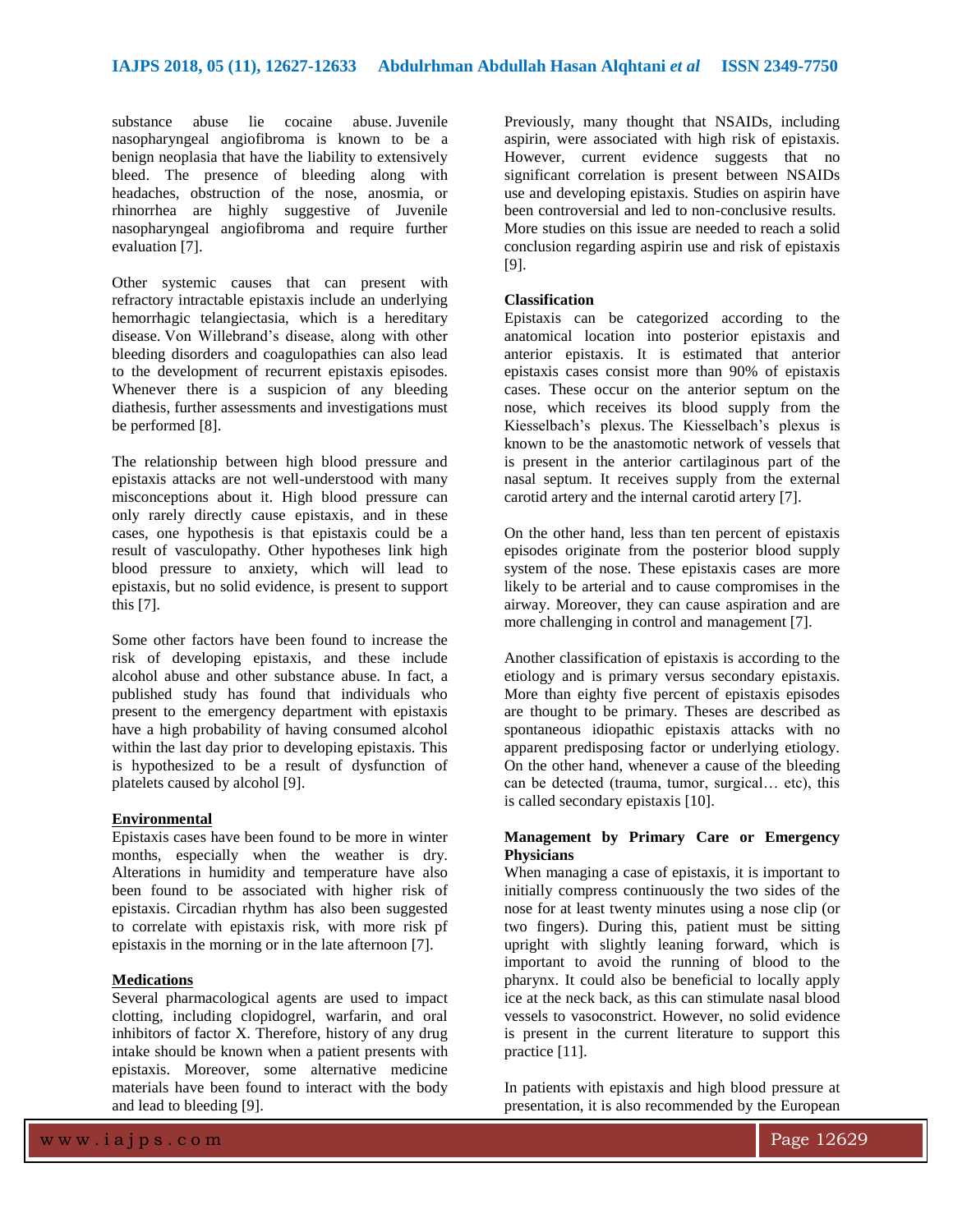Society of Hypertension to administrate drugs to control this high blood pressure, while managing epistaxis. These drugs should aim at a slow decline of blood pressure over the next one or two days [12].

The application of the previously mentioned steps along with using some decongestant like oxymetazoline-based nasal spray is estimated to stop the bleeding in up to 75% of patients. If bleeding does not stop despite applying all measures, or if there is any hemodynamic instability, consultation of an otorhinolaryngologist is required. The presence of recurrent epistaxis or the suspicion of an underlying tumor should also warrant otorhinolaryngologist consultation [3].

## **Management by Otolaryngologists Evaluation**

The first step in assessing a patient who presented with an epistaxis episode is to establish the presence of patent airways and to assess hemodynamic stability. In cases where the patient has severe hemorrhage or hemodynamic instability, it is necessary to immediately administrate intravenous fluids. It is also essential to perform a complete blood count and determine the blood type. This is to prepare the patient for any needed blood transfusion [13].

In some cases, epistaxis can occur from the two nostrils. In these cases, it is important to determine the nostril from which the epistaxis started. It is also important to determine the exact time of bleeding initiation and an estimate of blood loss. A history of previous epistaxis attacks should also be obtained to determine the presence of a chronic or a recurrent disease. The presence of hemoptysis or hematemesis could be an indicator of posterior bleeding. Posterior bleeding in general are larger in volume than anterior bleedings [2].

Medical history should be thorough to detect any possible cause of the bleeding, and should include asking about any tumor in the head or neck, pharmacological agents that could cause bleeding (like warfarin and steroids), primary coagulopathies, abuse of substance associated with bleeding and epistaxis (cocaine and alcohol), trauma, a history of a prior surgery in the nose or any of the sinuses, and a history of HIV, as HIV will lead to platelets dysfunctions. The presence of an existing pulmonary or cardiovascular disease can also be complicated with epistaxis. Therefore, it is reasonable to ask about sweating, dyspnea, chest pain, pain in the left arm, pain in the jaw, and/or syncope [7].

Another crucial point that should be performed by the physician before initiation of the physical examination is wearing protective equipment like gown, goggles, facemask, and gloves. The side of bleeding is usually known from the history of the patient. however, this history may no be accurate sometimes, or they may be bilateral bleeding. Therefore, it is important to confirm the source of bleeding using a nasal speculum [14].

Some severe cases may require using a moistened pledget that is covered with an anesthetic and a vasoconstrictive agent. The placement of this pledget for a few minutes followed by its removal will lead to improved visualization of the nose. After anesthetizing the patient, the patient should be put in a 30 degrees position, in a place with good light. A nasal speculum is then used to examine the anterior nasal mucosa, the Kiesselbach plexus, and Little's area. Some patients may have some small clots leading to poor visualization. These clots can be removed either by the patient or using a suction catheter [14].

## *Anterior rhinoscopy*

An anterior rhinoscopy is the best choice that is used to locate bleeding source. It is usually used with a headlight and a speculum. It gives the ability to inspect the whole cavity of the nose including Kiesselbach area, from which most bleedings originate. A better view can also be achieved by the prior use of a cotton tuft that is covered with an anesthetic and a vasoconstrictor [15].

## *Endoscopy*

In cases of a posterior bleeding, it is more challenging to detect the source of bleeding using an anterior rhinoscopy. In these cases, it is recommended to use a rigid endoscope to detect the posterior source of bleeding. However, this procedure must be only done by an experienced practitioner. Studies have found that the source of bleeding can be detected with endoscope in up to 94% of cases [16].

### **Cauterization**

As we previously mentioned, most epistaxis cases originate from the anterior blood supply system which can be easily visualized. These cases can be cauterized, and the bleeding will stop. It is important, however, to apply adequate anesthesia and vasoconstriction before initiation the procedure [15].

Cauterization using electrocoagulation has been shown to improve success rates of the procedure when it was compared to cauterization using chemical coagulation (like silver nitrate). Moreover,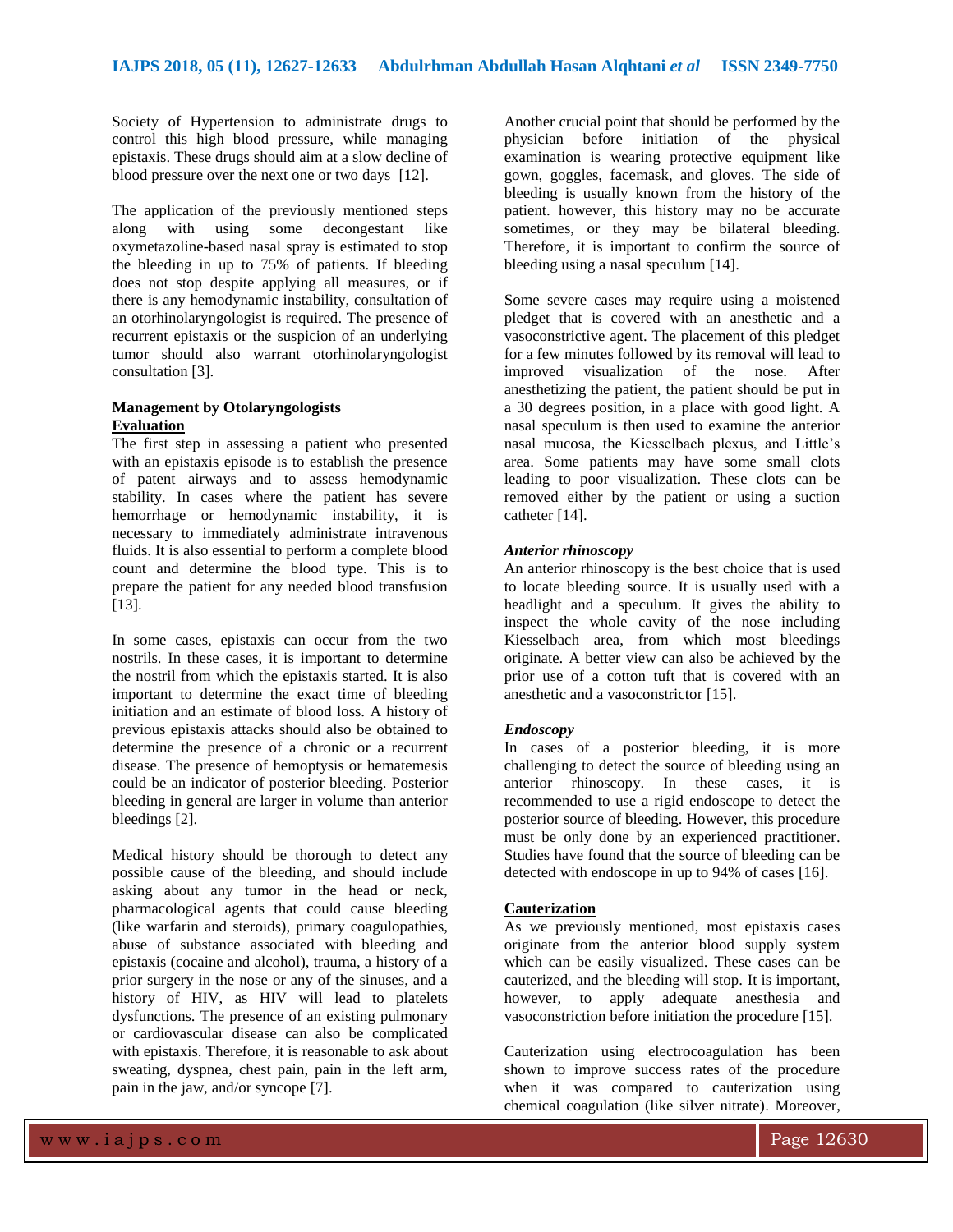rates of recurrence of the epistaxis within the first two years have also been shown to be less following cauterization with electrocoagulation. However, cauterization with chemical coagulation remains to be common due to its wide availability, low costs, and simple use [15].

Cauterization procedures can be associated with several complications including infections, perforation of the nasal septum, and rhinorrhea. Moreover, a bilateral cautery procedure on the septum is associated with significantly high risk of septal perforation, and should thus be avoided, unless necessary [3].

#### **Hemostatic gauze**

It is possible to use gauzes that are made from regenerated cellulose locally to help the cautery procedure. This will provide significant aid to the normal hemostasis due to its hemostyptic effects. This gauze is of special importance when dealing with cases where there is a diffuse bleeding of the mucosa [17].

## **Nasal packing**

In cases where cautery fails to manage and stop the bleeding, the next step in management is the use of packing. Packing has different types depending on the bleeding being anterior or posterior. Unilateral nasal packing causes lower pressure in the nose than bilateral packing. Therefore, bilateral packing is more preferred by practitioners. However, no solid evidence is present to support this. Types of common nasal packings include [18]:

#### • **Rubber-coated sponge tampons:**

These are sponges that are covered with one layer with rubber. This rubber layer will help prevent bacterial and viral colonization. They are also beneficial to achieve hemostasis. In addition, it is simply used with no associated discomfort or complications [17].

## • **Expandable nasal packs:**

These are produced using polyvinyl acetal which allows them to expand when exposed to liquids like blood. This form of packs is associated with relatively less trauma and discomfort than other types of packing [17].

## • **Cotton ribbon gauze:**

The advantages of these packings include the easy placement in the exact location needed. However, they are relatively painful during both placement and removal, and they are associated with significant discomfort when they are in place. Moreover, their removal could be

associated with severe bleeding [18].

#### • **Balloon packing:**

This type of packing is used in cases where there is severe bleeding originating from the posterior blood supply of the nose. However, it must always be used together with an additional anterior packing. A possible alternative for the nasal balloon is a Foley catheter which can also be used and expanded within the nasopharynx.

The use of balloon packing should always be applied with extreme caution due to the association of this procedure with significant necrosis [17].

#### *Complications of nasal packing*

Posterior dislocation of the packing is considered to be the most concerning complication following nasal packing. In some cases, this dislocation may lead to a fatal aspiration. Cotton gauzes and sponge tampons have a higher risk of dislocation than other types of packings [17].

Posterior dislocation could be prevented with the strong fixation of the pack to the face of the patient, which is achieved by placing a plaster. In addition, the threads of the pack could also be attached together [19].

Other complications of nasal packings include mucosal necrosis, allergy against the packings, tubal dysfunctions, paraffinoma formation, and sleep apnea. Discomfort, pain, and reduced smell can also happen, but these, however, are mild and subside following the removal of the packing [19].

In some cases, bilateral packing of the nose has been associated with impairments in the equalization of the pressure within the auditory tube, leading to the development of a negative pressure and more discomfort [17].

Toxic shock syndrome from a staphylococcal infection is a rare but potentially fatal complication. It manifests with diarrhea, vomiting, fever, myalgia, erythema, and septic shock. Measurements of treatment should include removing the packing immediately, administrating intravenous antibiotics, and the transfer to the intensive care unit until the patient becomes hemodynamically stable [17].

#### **Surgical treatment**

Achievement of hemostasis with surgery is required in cases where conservative measurements fail. A previous retrospective observational study has concluded that surgical management in cases of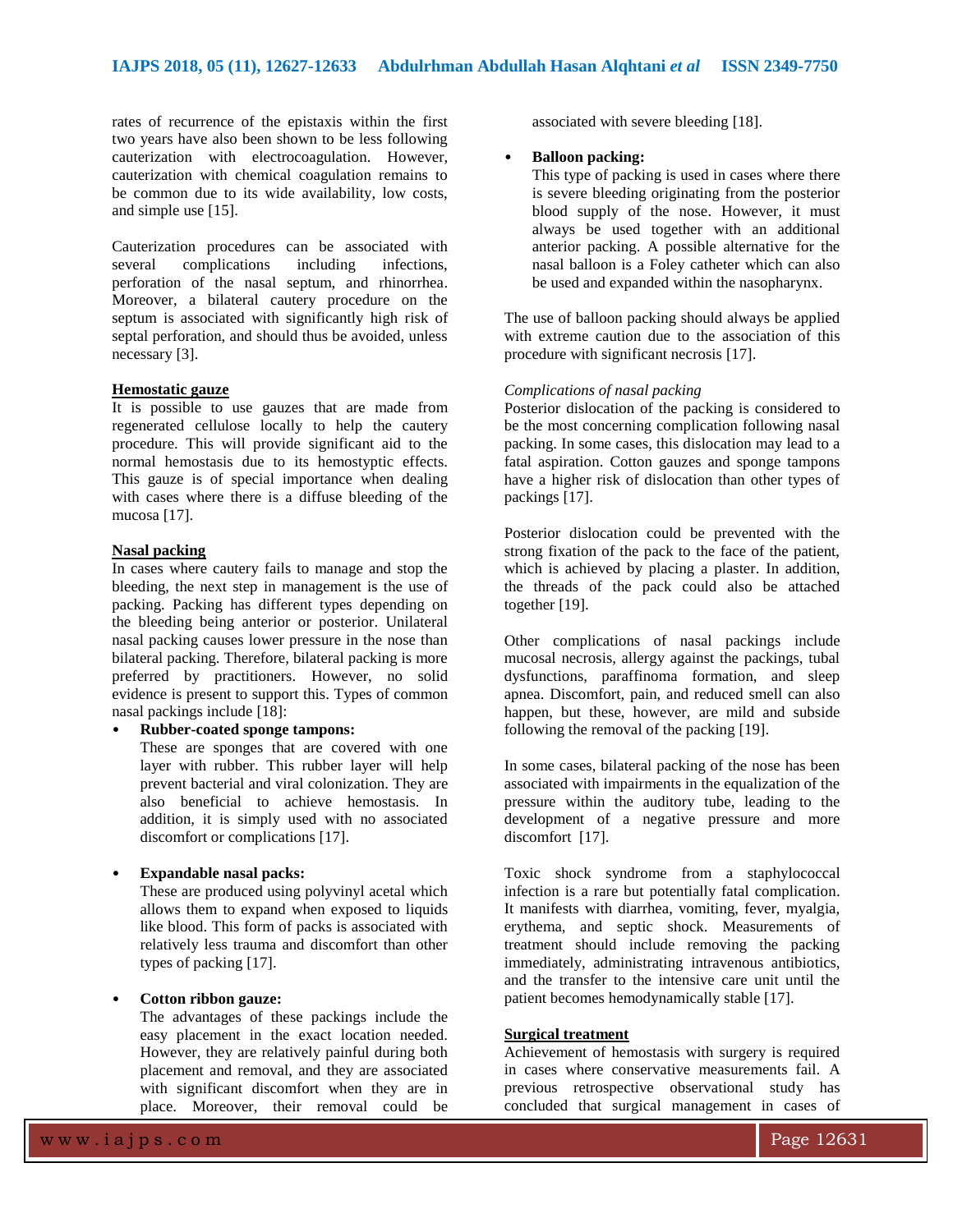posterior epistaxis can lead to significantly improved outcomes when compared to nasal packing. Endoscopic clipping of the sphenopalatine artery was found to be the surgical modality associated with best outcomes. This superiority of sphenopalatine artery endoscopic clipping was proven in another study that found it able to control bleeding in more than 98% epistaxis cases [20].

Complications associated with surgical treatment of epistaxis include epistaxis recurrence, dryness of the nose, formation of crust within the nose, impaired sensitivity of the nose and palate, synechiae formation within the nasal cavity, development of chronic epiphora, and perforation of the nasal septum. However, the rate of developing all of these complications is relatively low [21].

## **Embolization**

Percutaneous embolization is considered to be another possible modality of treatment in patients with severe epistaxis. This modality is associated with up to 93% success rate. However, this technique must only be performed by specialized and experienced neuroradiologist. Moreover, it is associated with serious complications, limiting its use to only severe cases where all other measures have failed [22].

#### **CONCLUSION:**

Epistaxis is considered to be one of the common presentations encountered in the emergency department and it can sometimes be serious or even fatal. Many etiologies can cause epistaxis. However, most causes are considered idiopathic. Most cases of epistaxis are mild and spontaneously resolve. The management of all patients with epistaxis must start with ensuring patent airways and a hemodynamic stability. More measures are applied in more severe cases and include nasal packing. Surgery and embolization are limited to severe refractory epistaxis cases that do not respond to other treatment modalities.

#### **REFERENCES:**

- **1.** Petruson B, Rudin R. The frequency of epistaxis in a male population sample. Rhinology. 1975; 13: 129-133.
- **2.** Walker TW, Macfarlane TV, McGarry GW. The epidemiology and chronobiology of epistaxis: an investigation of Scottish hospital admissions 1995-2004. Clin Otolaryngol. 2007; 32: 361-365.
- **3.** Morgan DJ, Kellerman R. Epistaxis: evaluation and treatment. Prim Care. 2014; 41: 63-73.
- **4.** Chiu T, Dunn JS. An anatomical study of the

arteries of the anterior nasal septum. Otolaryngol Head Neck Surg. 2006; 134: 33-36.

- **5.** Pollice PA, Yoder MG. Epistaxis: a retrospective review of hospitalized patients. Otolaryngol Head Neck Surg. 1997; 117: 49-53.
- **6.** Fatakia A, Winters R, Amedee RG. Epistaxis: a common problem. Ochsner J. 2010; 10: 176-178.
- **7.** Parajuli R. Evaluation of Etiology and Treatment Methods for Epistaxis: A Review at a Tertiary Care Hospital in Central Nepal. Int J Otolaryngol. 2015; 2015: 283854.
- **8.** Padgham N. Epistaxis: anatomical and clinical correlates. J Laryngol Otol. 1990; 104: 308-311.
- **9.** Meirinho S, Relvas R, Alves G. Drug-Induced Epistaxis: An Often-Neglected Adverse Effect. Curr Drug Saf. 2018; 13: 74-83.
- **10.** Randall DA, Freeman SB. Management of anterior and posterior epistaxis. Am Fam Physician. 1991; 43: 2007-2014.
- **11.** Diamond L. Managing epistaxis. JAAPA. 2014; 27: 35-39.
- **12.** Muiesan ML *et al.* An update on hypertensive emergencies and urgencies. J Cardiovasc Med (Hagerstown). 2015; 16: 372-382.
- **13.** Basak S, Karaman CZ, Akdilli A, Mutlu C, Odabasi O, Erpek G. Evaluation of some important anatomical variations and dangerous areas of the paranasal sinuses by CT for safer endonasal surgery. Rhinology. 1998; 36: 162- 167.
- **14.** Christensen NP, Smith DS, Barnwell SL, Wax MK. Arterial embolization in the management of posterior epistaxis. Otolaryngol Head Neck Surg. 2005; 133: 748-753.
- **15.** Daudia A, Jaiswal V, Jones NS. Guidelines for the management of idiopathic epistaxis in adults: how we do it. Clin Otolaryngol. 2008; 33: 618- 620.
- **16.** Bequignon E *et al.* Guidelines of the French Society of Otorhinolaryngology (SFORL). Firstline treatment of epistaxis in adults. Eur Ann Otorhinolaryngol Head Neck Dis. 2017; 134: 185-189.
- **17.** Weber RK. Nasal packing and stenting. GMS Curr Top Otorhinolaryngol Head Neck Surg. 2009; 8: Doc02.
- **18.** Hettige R, Mackeith S, Falzon A, Draper M. A study to determine the benefits of bilateral versus unilateral nasal packing with Rapid Rhino (R) packs. Eur Arch Otorhinolaryngol. 2014; 271: 519-523.
- **19.** Murer K, Soyka MB. [The treatment of epistaxis]. Praxis (Bern 1994). 2015; 104: 953- 958.
- **20.** Soyka MB, Nikolaou G, Rufibach K, Holzmann D. On the effectiveness of treatment options in